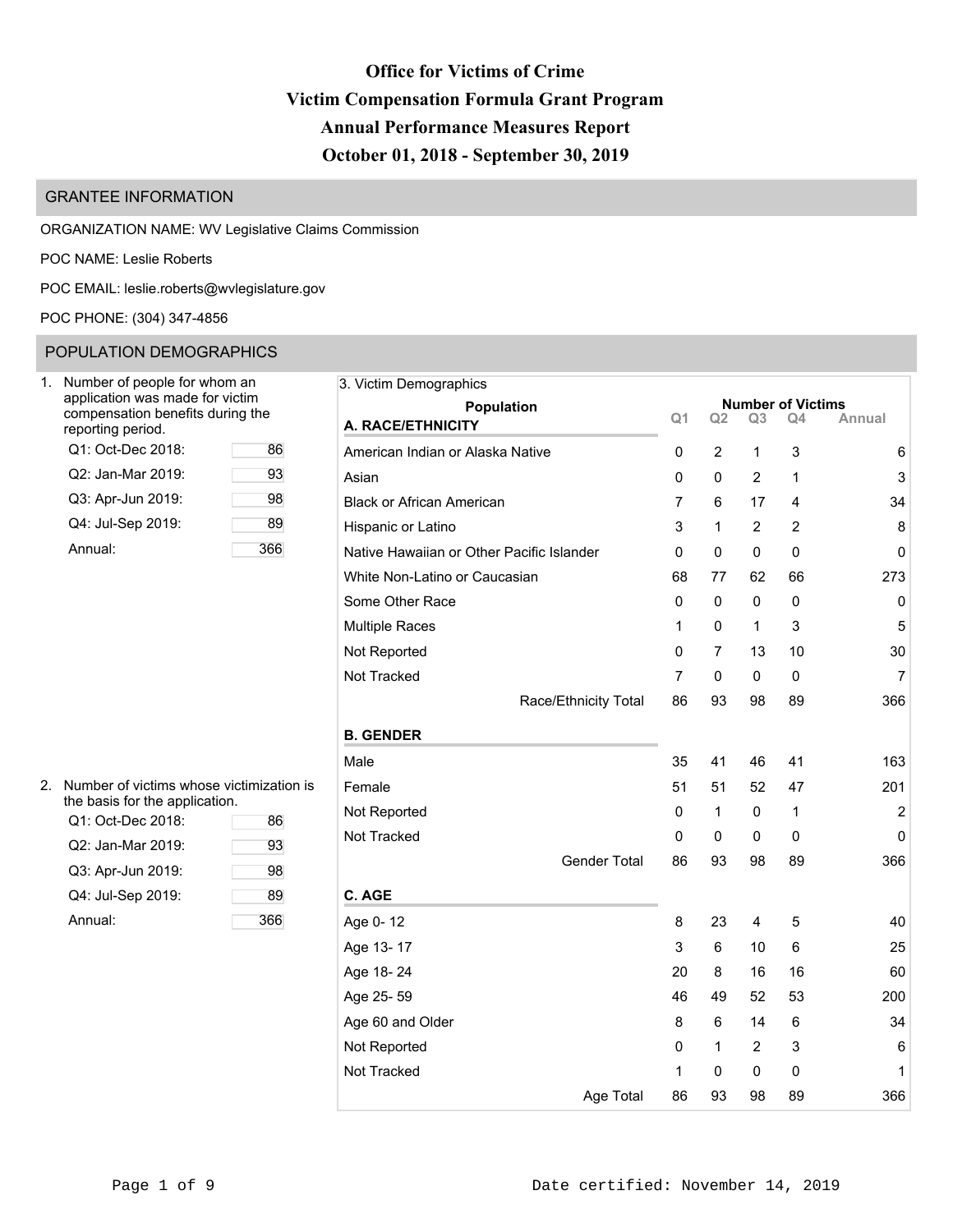### PERFORMANCE MEASURES

4. Based on your program's general procedure, indicate if

Q1: Oct-Dec 2018:

Victims and indirect victims generally count as separate applications

Q2: Jan-Mar 2019:

Victims and indirect victims generally count as separate applications

Q3: Apr-Jun 2019:

Victims and indirect victims generally count as separate applications

Q4: Jul-Sep 2019:

Victims and indirect victims generally count as separate applications

### 5. Number of new applications **received** during the reporting period

| ine reporting penoa |     |
|---------------------|-----|
| Q1: Oct-Dec 2018:   | 86  |
| Q2: Jan-Mar 2019:   | 93  |
| Q3: Apr-Jun 2019:   | 98  |
| Q4: Jul-Sep 2019:   | 89  |
| Annual:             | 366 |

### 6. Number of applications **approved** during the

| reporting period. |     |
|-------------------|-----|
| Q1: Oct-Dec 2018: | 115 |
| Q2: Jan-Mar 2019: | 60  |
| Q3: Apr-Jun 2019: | 48  |
| Q4: Jul-Sep 2019: | 62  |
| Annual:           | 285 |

7. Number of applications **denied/closed**. (i.e., applications that were not approved) during the reporting period.

| Q1: Oct-Dec 2018: | 65  |
|-------------------|-----|
| Q2: Jan-Mar 2019: | 73  |
| Q3: Apr-Jun 2019: | 70  |
| Q4: Jul-Sep 2019: | 65  |
| Annual:           | 273 |

### Reason(s) for denial or close status applicable for the reporting period:

| <b>Population</b>                                                                                                         |                |    |          |              | <b>Number of Victims</b> |
|---------------------------------------------------------------------------------------------------------------------------|----------------|----|----------|--------------|--------------------------|
|                                                                                                                           | Q1             |    | Q2 Q3 Q4 |              | Annual                   |
| A. Application not filed within time limit                                                                                | 3              | 3  | 2        | -1           | 9                        |
| B. Failure to report to police                                                                                            | 0              | 0  | 1        | 0            | 1                        |
| C. Failure to cooperate with law enforcement,<br>victim/witness coordinator, and/or other official<br>required by program | 5              | 2  | 7        | $\Omega$     | 14                       |
| D. Incomplete information                                                                                                 | 1              | 2  | 3        | $\mathbf{0}$ | 6                        |
| E. Contributory misconduct                                                                                                | 8              | 7  | 5        | 10           | 30                       |
| F. Ineligible crime                                                                                                       | 0              | 1  | 3        | 6            | 10                       |
| G. Ineligible application                                                                                                 | $\overline{2}$ | 58 | 47       | 48           | 155                      |
| Other                                                                                                                     | 46             | 0  | 2        | $\Omega$     | 48                       |
| Denial explanation:                                                                                                       |                |    |          |              |                          |
| Qtr 1: No Economic Loss (45) Claim Withdrawn (1)                                                                          |                |    |          |              |                          |
| Qtr 3: Claim Withdrawn (1) Undetermined Conduct (1)                                                                       |                |    |          |              |                          |

8. Number of applications received for Sexual Assault Forensic Examinations during the reporting period

Q1: Oct-Dec 2018: Not applicable to my state's process

Q2: Jan-Mar 2019: Not applicable to my state's process

Q3: Apr-Jun 2019: Not applicable to my state's process

Q4: Jul-Sep 2019: Not applicable to my state's process

Annual: 0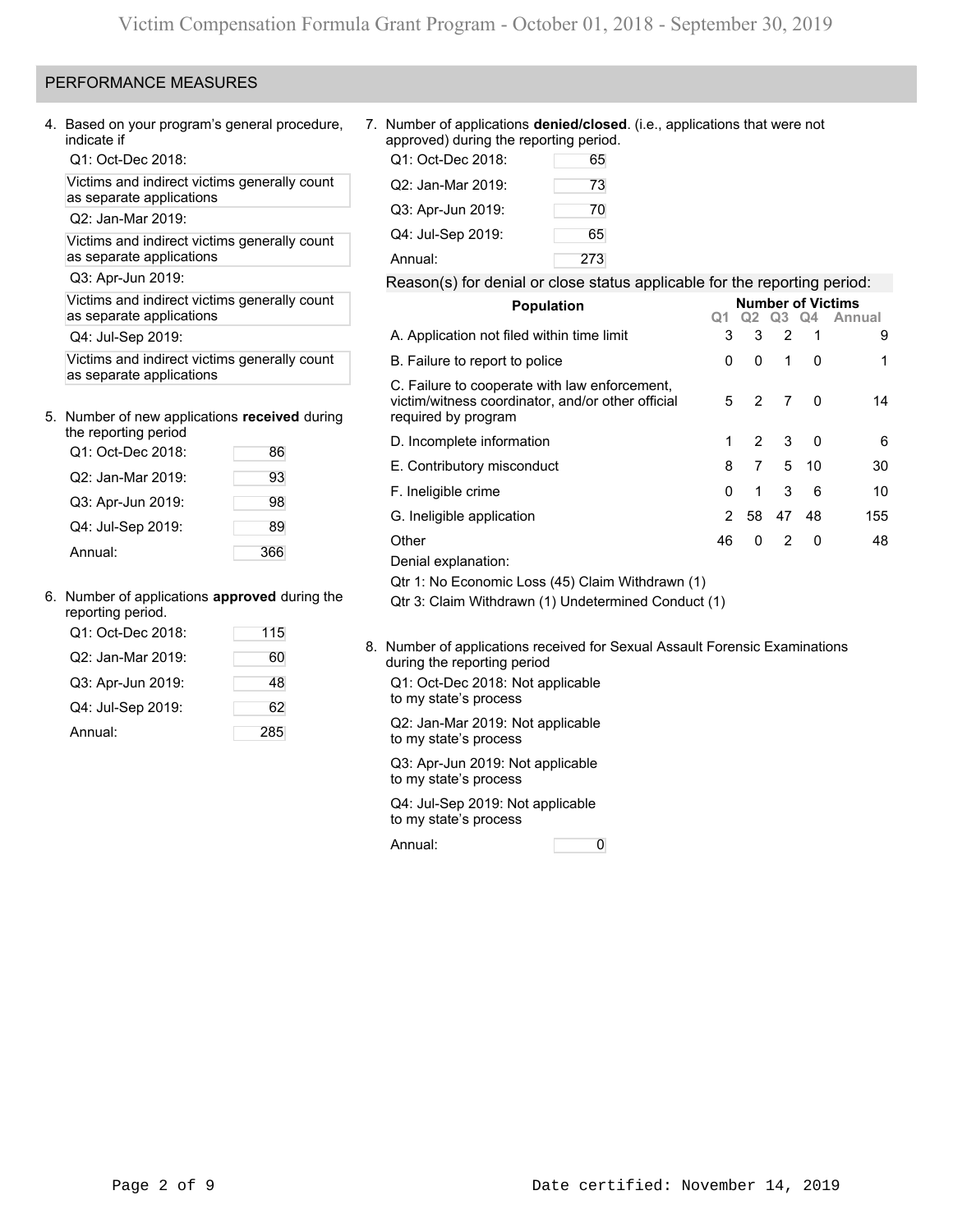| <b>TYPES OF VICTIMIZATIONS</b><br><b>EXPENSE TYPES PAID (in dollars)</b><br><b>RELATED TO A CRIME TYPE</b> |                                                                                                     |                               |                   |                     |                                         |                                                    |               |            |                         |                                             |         |                           |                                                                                |                                                                                                                                        |                                                                                                                       |                                                                                                                                                                 |                                                                                                                |                                                                                                        |
|------------------------------------------------------------------------------------------------------------|-----------------------------------------------------------------------------------------------------|-------------------------------|-------------------|---------------------|-----------------------------------------|----------------------------------------------------|---------------|------------|-------------------------|---------------------------------------------|---------|---------------------------|--------------------------------------------------------------------------------|----------------------------------------------------------------------------------------------------------------------------------------|-----------------------------------------------------------------------------------------------------------------------|-----------------------------------------------------------------------------------------------------------------------------------------------------------------|----------------------------------------------------------------------------------------------------------------|--------------------------------------------------------------------------------------------------------|
| <b>TYPES OF CRIME</b>                                                                                      | During<br>10d<br>ial Number of<br>plications Paid I<br>· Reporting Peri<br>Total<br>Applic<br>the R | နှ<br>Clean<br>Scene<br>Crime | Care<br>Dependent | Support<br>Economic | Burial<br>$\overline{5}$<br>ō<br>S<br>ш | except<br>i/Dental<br>health)<br>Medical<br>mental | Mental Health | Relocation | Services<br>Replacement | Forensic<br>ssault<br>₹<br>Sexual.<br>Exams | Travel  | explain)<br>Other (please | Crime<br>this<br>$\overline{\mathbf{p}}$<br>Paid <sub>1</sub><br>Total<br>Type | f Applications<br>b Bullying that<br>I During the<br>Period<br>Number of <i>A</i><br>Related to <b>B</b><br>were Paid L<br>Reporting P | Number of Applications<br>Related to Domestic<br>and Family Violence<br>that were Paid During<br>the Reporting Period | T Applications<br>b Elder<br>sglect that<br>During the<br>Period<br>per of <i>I</i><br>ed to E<br>Paid L<br>Number<br>Related<br>Abusel<br>were Pai<br>Reportin | <b>Applications</b><br>Hate Crimes<br>Paid During<br>ting Period<br>59<br>t were<br>Number<br>Related<br>the E | Number of Applications<br>Related to Mass<br>Violence that were<br>Paid During the<br>Reporting Period |
| Arson                                                                                                      |                                                                                                     |                               |                   |                     |                                         |                                                    |               |            |                         |                                             |         |                           |                                                                                |                                                                                                                                        |                                                                                                                       |                                                                                                                                                                 |                                                                                                                |                                                                                                        |
| Assault                                                                                                    | 117                                                                                                 | \$0                           | \$0               | \$20,229            | \$0                                     | \$77,793                                           | \$5,937       | \$0        | \$0                     |                                             | \$2,092 | \$0                       | \$106,050                                                                      | $\overline{0}$                                                                                                                         | $\overline{0}$                                                                                                        | $\overline{0}$                                                                                                                                                  | $\overline{0}$                                                                                                 | $\overline{0}$                                                                                         |
| Burglary                                                                                                   | $\overline{4}$                                                                                      | \$0                           | \$0               | \$0                 | \$0                                     | \$283                                              | \$0           | \$0        | \$0                     |                                             | \$156   | \$505                     | \$944                                                                          | $\overline{0}$                                                                                                                         | $\overline{0}$                                                                                                        | $\mathbf{0}$                                                                                                                                                    | $\overline{0}$                                                                                                 | $\overline{0}$                                                                                         |
| <b>Child Physical Abuse/Neglect</b>                                                                        | 6                                                                                                   | \$0                           | \$0               | \$0                 | \$0                                     | \$3,566                                            | \$0           | \$2,014    | \$0                     |                                             | \$3,160 | \$0                       | \$8,740                                                                        | $\overline{0}$                                                                                                                         | $\overline{0}$                                                                                                        |                                                                                                                                                                 | $\overline{0}$                                                                                                 | $\overline{0}$                                                                                         |
| Child Pornography                                                                                          |                                                                                                     |                               |                   |                     |                                         |                                                    |               |            |                         |                                             |         |                           |                                                                                |                                                                                                                                        |                                                                                                                       |                                                                                                                                                                 |                                                                                                                |                                                                                                        |
| <b>Child Sexual Abuse</b>                                                                                  | 16                                                                                                  | \$0                           | \$0               | \$0                 | \$0                                     | \$4,389                                            | \$850         | \$0        | \$0                     | \$0                                         | \$1,218 | \$0                       | \$6,457                                                                        | $\overline{0}$                                                                                                                         | $\overline{0}$                                                                                                        |                                                                                                                                                                 | $\overline{0}$                                                                                                 | $\overline{0}$                                                                                         |
| DUI/DWI                                                                                                    | 8                                                                                                   | \$0                           | \$0               | \$4,699             | \$10,000                                | \$458                                              | \$0           | \$0        | \$0                     |                                             | \$54    | \$0                       | \$15,210                                                                       | $\overline{0}$                                                                                                                         | $\overline{0}$                                                                                                        | $\overline{0}$                                                                                                                                                  | $\overline{0}$                                                                                                 | $\overline{0}$                                                                                         |
| <b>Fraud/Financial Crimes</b>                                                                              |                                                                                                     |                               |                   |                     |                                         |                                                    |               |            |                         |                                             |         |                           |                                                                                |                                                                                                                                        |                                                                                                                       |                                                                                                                                                                 |                                                                                                                |                                                                                                        |
| Homicide                                                                                                   | 24                                                                                                  | \$0                           | \$0               | \$0                 | \$91,451                                | \$7,073                                            | \$389         | \$0        | \$0                     |                                             | \$148   | \$0                       | \$99,061                                                                       | $\overline{0}$                                                                                                                         | $\overline{0}$                                                                                                        | $\overline{0}$                                                                                                                                                  | $\overline{0}$                                                                                                 | $\overline{0}$                                                                                         |
| Human Trafficking                                                                                          |                                                                                                     |                               |                   |                     |                                         |                                                    |               |            |                         |                                             |         |                           |                                                                                |                                                                                                                                        |                                                                                                                       |                                                                                                                                                                 |                                                                                                                |                                                                                                        |
| Kidnapping                                                                                                 |                                                                                                     |                               |                   |                     |                                         |                                                    |               |            |                         |                                             |         |                           |                                                                                |                                                                                                                                        |                                                                                                                       |                                                                                                                                                                 |                                                                                                                |                                                                                                        |
| <b>Other Vehicular Crimes</b>                                                                              | 11                                                                                                  | \$0                           | \$0               | \$710               | \$0                                     | \$5,248                                            | \$0           | \$0        | \$0                     |                                             | \$0     | \$0                       | \$5,958                                                                        | $\overline{0}$                                                                                                                         | $\overline{0}$                                                                                                        | $\overline{0}$                                                                                                                                                  | $\overline{0}$                                                                                                 | $\overline{0}$                                                                                         |
| Robbery                                                                                                    | 5                                                                                                   | \$0                           | \$0               | \$0                 | \$0                                     | \$1,675                                            | \$0           | \$0        | \$0                     |                                             | \$0     | \$0                       | \$1,675                                                                        | $\overline{0}$                                                                                                                         | $\overline{0}$                                                                                                        | $\overline{0}$                                                                                                                                                  | $\overline{0}$                                                                                                 | $\overline{0}$                                                                                         |
| <b>Sexual Assault</b>                                                                                      | 19                                                                                                  | \$0                           | \$0               | \$2,205             | \$0                                     | \$1,413                                            | \$1,196       | \$0        | \$0                     | \$0                                         | \$0     | \$0                       | \$4,813                                                                        | $\overline{0}$                                                                                                                         | $\overline{0}$                                                                                                        | $\overline{0}$                                                                                                                                                  | $\overline{0}$                                                                                                 | $\overline{0}$                                                                                         |
| Stalking                                                                                                   |                                                                                                     | \$0                           | \$0               | \$0                 | \$0                                     | \$0                                                | \$0           | \$0        | \$0                     |                                             | \$66    | \$0                       | \$66                                                                           | $\overline{0}$                                                                                                                         | $\overline{0}$                                                                                                        | $\overline{0}$                                                                                                                                                  | $\overline{0}$                                                                                                 | $\overline{0}$                                                                                         |
| Terrorism                                                                                                  |                                                                                                     |                               |                   |                     |                                         |                                                    |               |            |                         |                                             |         |                           |                                                                                |                                                                                                                                        |                                                                                                                       |                                                                                                                                                                 |                                                                                                                |                                                                                                        |
| Total                                                                                                      | 211                                                                                                 | \$0                           | \$0               | \$27,843            | \$101,451                               | \$101,898                                          | \$8,372       | \$2,014    | \$0                     | \$0                                         | \$6,894 | \$505                     | \$248,976                                                                      | $\overline{0}$                                                                                                                         | $\overline{0}$                                                                                                        | $\overline{0}$                                                                                                                                                  | $\overline{0}$                                                                                                 | $\overline{0}$                                                                                         |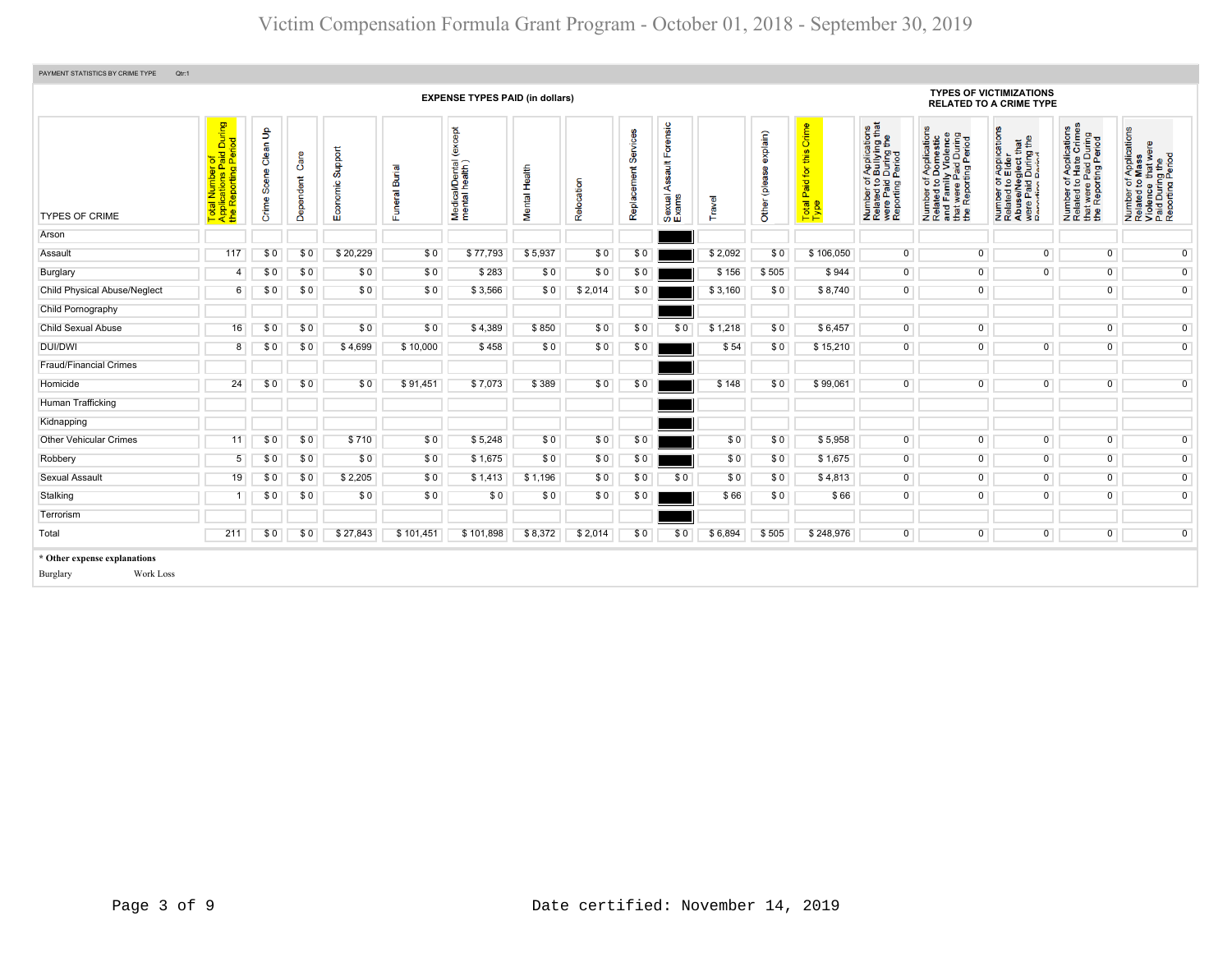| PAYMENT STATISTICS BY CRIME TYPE<br>Qtr:2                                                                  |                                                                                                        |                                         |                   |                                         |                |                                              |               |            |                                |                                                          |         |                           |                                   |                                                                                                                                   |                                                                                                                                                                         |                                                                                                                                                          |                                                                                                                      |                                                                                                        |
|------------------------------------------------------------------------------------------------------------|--------------------------------------------------------------------------------------------------------|-----------------------------------------|-------------------|-----------------------------------------|----------------|----------------------------------------------|---------------|------------|--------------------------------|----------------------------------------------------------|---------|---------------------------|-----------------------------------|-----------------------------------------------------------------------------------------------------------------------------------|-------------------------------------------------------------------------------------------------------------------------------------------------------------------------|----------------------------------------------------------------------------------------------------------------------------------------------------------|----------------------------------------------------------------------------------------------------------------------|--------------------------------------------------------------------------------------------------------|
| <b>TYPES OF VICTIMIZATIONS</b><br><b>EXPENSE TYPES PAID (in dollars)</b><br><b>RELATED TO A CRIME TYPE</b> |                                                                                                        |                                         |                   |                                         |                |                                              |               |            |                                |                                                          |         |                           |                                   |                                                                                                                                   |                                                                                                                                                                         |                                                                                                                                                          |                                                                                                                      |                                                                                                        |
| <b>TYPES OF CRIME</b>                                                                                      | During<br>riod<br>b ald<br><b>D</b><br>Deri<br>al Number<br>blications P<br>Reporting I<br><b>Pape</b> | $\mathbf{e}$<br>Clean<br>Scene<br>Crime | Care<br>Dependent | Support<br>Economic                     | Funeral Burial | except<br>Medical/Dental (<br>mental health) | Mental Health | Relocation | vices<br>န္တ<br>だ<br>Replaceme | Forensic<br>$\frac{4}{3}$<br>တ္တ<br>⋖<br>Sexual<br>Exams | Travel  | explain)<br>Other (please | Total Paid for this Crime<br>Type | f Applications<br>b Bullying that<br>I During the<br>Period<br>$rac{1}{2}$<br>Number of<br>Related to<br>were Paid<br>Reporting I | f Applications<br>Domestic<br>ly Violence<br>d During<br>Period<br>ă<br>time<br>Number of A<br>Related to D <sub>r</sub><br>and Family<br>that were Pa<br>the Reporting | r Applications<br>b Elder<br>eglect that<br>₽<br>During<br>Pariod<br>er or<br>ad <b>S</b><br>and Bar<br>fina<br>Number<br>Related<br>Abuse/N<br>உ<br>9 a | Applications<br>Hate Crimes<br>were Paid During<br>Reporting Period<br>$\frac{1}{2}$<br>Number<br>Related<br>te<br># | Number of Applications<br>Related to Mass<br>Violence that were<br>Paid During the<br>Reporting Period |
| Arson                                                                                                      |                                                                                                        | \$0                                     | \$0               | \$0                                     | \$0            | \$56                                         | \$0           | \$0        | \$0                            |                                                          | \$0     | \$0                       | \$56                              | $\overline{0}$                                                                                                                    | $\overline{0}$                                                                                                                                                          | $\overline{0}$                                                                                                                                           | $\overline{0}$                                                                                                       | $\overline{0}$                                                                                         |
| Assault                                                                                                    | 103                                                                                                    | \$0                                     | \$0               | \$119,568                               | \$4,024        | \$106,119                                    | \$6,202       | \$2,500    | \$0                            |                                                          | \$3,504 | \$8,794                   | \$250,711                         | 21                                                                                                                                | $\overline{0}$                                                                                                                                                          | $\overline{0}$                                                                                                                                           | $\overline{0}$                                                                                                       | $\overline{0}$                                                                                         |
| Burglary                                                                                                   | $\overline{2}$                                                                                         | \$0                                     | \$0               | \$0                                     | \$0            | \$1,415                                      | \$0           | \$0        | \$0                            |                                                          | \$620   | \$0                       | \$2,035                           | $\overline{0}$                                                                                                                    | $\overline{0}$                                                                                                                                                          | $\overline{0}$                                                                                                                                           | $\overline{0}$                                                                                                       | $\overline{0}$                                                                                         |
| <b>Child Physical Abuse/Neglect</b>                                                                        | 12                                                                                                     | \$0                                     | \$0               | \$0                                     | \$0            | \$149                                        | \$1,524       | \$0        | \$0                            |                                                          | \$432   | \$0                       | \$2,105                           | $\overline{1}$                                                                                                                    | $\overline{0}$                                                                                                                                                          |                                                                                                                                                          | $\overline{0}$                                                                                                       | $\overline{0}$                                                                                         |
| Child Pornography                                                                                          |                                                                                                        |                                         |                   |                                         |                |                                              |               |            |                                |                                                          |         |                           |                                   |                                                                                                                                   |                                                                                                                                                                         |                                                                                                                                                          |                                                                                                                      |                                                                                                        |
| <b>Child Sexual Abuse</b>                                                                                  | 19                                                                                                     | \$0                                     | \$0               | \$0                                     | \$0            | \$6,933                                      | \$1,799       | \$2,484    | \$0                            | \$0                                                      | \$0     | \$0                       | \$11,216                          | $\overline{2}$                                                                                                                    | $\overline{0}$                                                                                                                                                          |                                                                                                                                                          | $\overline{0}$                                                                                                       | $\overline{0}$                                                                                         |
| <b>DUI/DWI</b>                                                                                             | 10                                                                                                     | \$0                                     | \$0               | \$7,131                                 | \$10,000       | \$1,218                                      | \$0           | \$0        | \$0                            |                                                          | \$65    | \$0                       | \$18,415                          | $\overline{0}$                                                                                                                    | $\overline{0}$                                                                                                                                                          | $\overline{0}$                                                                                                                                           | $\overline{0}$                                                                                                       | $\overline{0}$                                                                                         |
| <b>Fraud/Financial Crimes</b>                                                                              |                                                                                                        |                                         |                   |                                         |                |                                              |               |            |                                |                                                          |         |                           |                                   |                                                                                                                                   |                                                                                                                                                                         |                                                                                                                                                          |                                                                                                                      |                                                                                                        |
| Homicide                                                                                                   | 21                                                                                                     | \$0                                     | \$2,689           | \$11,946                                | \$74,301       | \$2,252                                      | \$163         | \$0        | \$0                            |                                                          | \$63    | \$0                       | \$91,414                          | $\overline{0}$                                                                                                                    | $\overline{0}$                                                                                                                                                          | $\overline{0}$                                                                                                                                           | $\overline{0}$                                                                                                       | $\overline{0}$                                                                                         |
| Human Trafficking                                                                                          |                                                                                                        |                                         |                   |                                         |                |                                              |               |            |                                |                                                          |         |                           |                                   |                                                                                                                                   |                                                                                                                                                                         |                                                                                                                                                          |                                                                                                                      |                                                                                                        |
| Kidnapping                                                                                                 |                                                                                                        | \$0                                     | \$0               | \$0                                     | \$0            | \$0                                          | \$749         | \$0        | \$0                            |                                                          | \$95    | \$0                       | \$845                             | $\overline{0}$                                                                                                                    | $\overline{0}$                                                                                                                                                          | $\overline{0}$                                                                                                                                           | $\overline{0}$                                                                                                       | $\overline{0}$                                                                                         |
| <b>Other Vehicular Crimes</b>                                                                              |                                                                                                        | \$0                                     | \$0               | \$6,842                                 | \$0            | \$1,957                                      | \$0           | \$0        | \$0                            |                                                          | \$41    | \$0                       | \$8,840                           | $\overline{0}$                                                                                                                    | $\overline{0}$                                                                                                                                                          | $\overline{0}$                                                                                                                                           | $\overline{0}$                                                                                                       | $\overline{0}$                                                                                         |
| Robbery                                                                                                    |                                                                                                        |                                         |                   |                                         |                |                                              |               |            |                                |                                                          |         |                           |                                   |                                                                                                                                   |                                                                                                                                                                         |                                                                                                                                                          |                                                                                                                      |                                                                                                        |
| Sexual Assault                                                                                             | 19                                                                                                     | \$0                                     | \$0               | \$4,187                                 | \$0            | \$2,638                                      | \$1,533       | \$0        | \$0                            | \$0                                                      | \$769   | \$0                       | \$9,127                           | $\overline{0}$                                                                                                                    | $\overline{0}$                                                                                                                                                          | $\overline{0}$                                                                                                                                           | $\overline{0}$                                                                                                       | $\overline{0}$                                                                                         |
| Stalking                                                                                                   |                                                                                                        |                                         |                   |                                         |                |                                              |               |            |                                |                                                          |         |                           |                                   |                                                                                                                                   |                                                                                                                                                                         |                                                                                                                                                          |                                                                                                                      |                                                                                                        |
| Terrorism                                                                                                  |                                                                                                        |                                         |                   |                                         |                |                                              |               |            |                                |                                                          |         |                           |                                   |                                                                                                                                   |                                                                                                                                                                         |                                                                                                                                                          |                                                                                                                      |                                                                                                        |
| Total                                                                                                      | 195                                                                                                    | \$0                                     | \$2,689           | \$149,674                               | \$88,325       | \$122,737                                    | \$11,971      | \$4,984    | \$0                            | \$0                                                      | \$5,590 | \$8,794                   | \$394,764                         | 24                                                                                                                                | $\overline{0}$                                                                                                                                                          | $\overline{0}$                                                                                                                                           | $\overline{0}$                                                                                                       | $\overline{0}$                                                                                         |
| * Other expense explanations<br>Assault                                                                    | \$499 lost scholarship \$8924.89 handicap ramp                                                         |                                         |                   |                                         |                |                                              |               |            |                                |                                                          |         |                           |                                   |                                                                                                                                   |                                                                                                                                                                         |                                                                                                                                                          |                                                                                                                      |                                                                                                        |
| You added "Other" crime types:                                                                             |                                                                                                        |                                         |                   | ENDANGERMENT \$119.50 FOR MENTAL HEALTH |                |                                              |               |            |                                |                                                          |         |                           |                                   |                                                                                                                                   |                                                                                                                                                                         |                                                                                                                                                          |                                                                                                                      |                                                                                                        |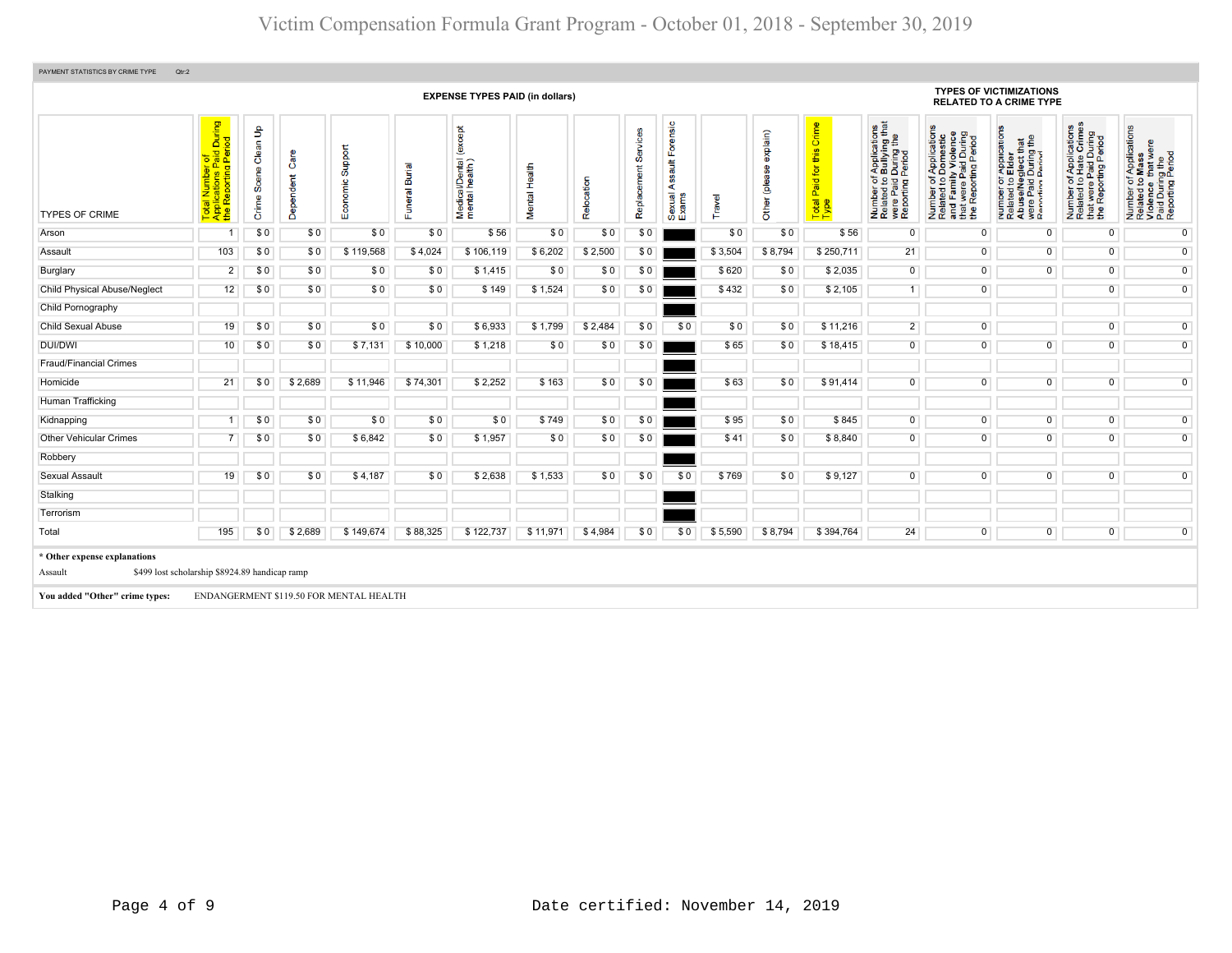| PAYMENT STATISTICS BY CRIME TYPE<br>Qtr:3                                                                                                                                                                                                                                                                                                                                                                                                                                                                                                                                                                                                                                                                                                                                                                                                                                                                                                                                                                                                                                                                                                                                                                                                                                                                                                                                          |                |     |     |                                                                      |          |           |          |         |     |     |         |         |           |                |                                                       |                                                                                                                                 |                |                |
|------------------------------------------------------------------------------------------------------------------------------------------------------------------------------------------------------------------------------------------------------------------------------------------------------------------------------------------------------------------------------------------------------------------------------------------------------------------------------------------------------------------------------------------------------------------------------------------------------------------------------------------------------------------------------------------------------------------------------------------------------------------------------------------------------------------------------------------------------------------------------------------------------------------------------------------------------------------------------------------------------------------------------------------------------------------------------------------------------------------------------------------------------------------------------------------------------------------------------------------------------------------------------------------------------------------------------------------------------------------------------------|----------------|-----|-----|----------------------------------------------------------------------|----------|-----------|----------|---------|-----|-----|---------|---------|-----------|----------------|-------------------------------------------------------|---------------------------------------------------------------------------------------------------------------------------------|----------------|----------------|
| <b>TYPES OF VICTIMIZATIONS</b><br><b>EXPENSE TYPES PAID (in dollars)</b><br><b>RELATED TO A CRIME TYPE</b>                                                                                                                                                                                                                                                                                                                                                                                                                                                                                                                                                                                                                                                                                                                                                                                                                                                                                                                                                                                                                                                                                                                                                                                                                                                                         |                |     |     |                                                                      |          |           |          |         |     |     |         |         |           |                |                                                       |                                                                                                                                 |                |                |
| During<br>iod<br>Forensic<br>Crime<br>f Applications<br>b Bullying that<br>I During the<br>Period<br>Applications<br>Hate Crimes<br>$\mathbf{e}$<br><b>bept</b><br>r Applications<br>Elder<br>f Applications<br>o Domestic<br>ly Violence<br>vices<br>explain)<br>Paid During<br>ting Period<br>₽<br>that<br>Clean <sup>I</sup><br>$\omega$<br>i <mark>rof</mark><br>Paid<br>g Peri<br>glect th<br>During<br>Period<br>Care<br>Suppor<br>မြိ<br>窑<br>i/Dental<br>health)<br>$\frac{4}{10}$<br>Funeral Burial<br>al Number o<br>plications Pa<br>Reporting F<br>Other (please<br>Health<br>Ħ<br><b>i</b> or<br>Scene<br>mily<br>Replaceme<br>Dependent<br>g<br>$\frac{1}{2}$<br>$\overline{5}$ $\overline{2}$<br>ber of<br>ted to I<br>Paid I<br>nting F<br>er of<br>ed to I<br>Paid<br>Paid<br>Paid <sup>-</sup><br>Relocation<br>$\frac{1}{2}$<br>twere<br>Repor<br>⋖<br>Number<br>Related<br>and Fam<br>Number<br>Related<br>were Pai<br>Reportin<br>Number<br>Related<br>Number<br>Related<br>Abuse/N<br>ž<br>Medical<br>mental<br>Mental<br>Sexual<br>Exams<br>Travel<br>Crime<br>Total<br>Type<br>உ<br>$\overline{\mathfrak{a}}$<br>thel<br><b>E</b> g<br>ಕ ಕ<br>$\alpha$<br><b>TYPES OF CRIME</b><br>ш<br>\$0<br>\$0<br>\$1,780<br>\$0<br>\$0<br>\$1,780<br>$\overline{0}$<br>\$0<br>\$0<br>\$0<br>\$0<br>\$0<br>$\overline{0}$<br>$\overline{0}$<br>Arson<br>$\overline{1}$ |                |     |     |                                                                      |          |           |          |         |     |     |         |         |           |                | it were Paid During<br>Beporting Period<br>the<br>the | f Applications<br>Mass<br>Number of Application<br>Related to Mass<br>Violence that were<br>Paid During the<br>Reporting Period |                |                |
|                                                                                                                                                                                                                                                                                                                                                                                                                                                                                                                                                                                                                                                                                                                                                                                                                                                                                                                                                                                                                                                                                                                                                                                                                                                                                                                                                                                    |                |     |     |                                                                      |          |           |          |         |     |     |         |         |           |                |                                                       |                                                                                                                                 | $\mathbf 0$    | $\overline{0}$ |
| Assault                                                                                                                                                                                                                                                                                                                                                                                                                                                                                                                                                                                                                                                                                                                                                                                                                                                                                                                                                                                                                                                                                                                                                                                                                                                                                                                                                                            | 82             | \$0 | \$0 | \$16,460                                                             | \$0      | \$58,797  | \$5,024  | \$1,632 | \$0 |     | \$4,281 | \$0     | \$86,194  | $\overline{0}$ | $\overline{0}$                                        | $\overline{0}$                                                                                                                  | $\overline{0}$ | $\overline{0}$ |
| Burglary                                                                                                                                                                                                                                                                                                                                                                                                                                                                                                                                                                                                                                                                                                                                                                                                                                                                                                                                                                                                                                                                                                                                                                                                                                                                                                                                                                           | $\overline{3}$ | \$0 | \$0 | \$0                                                                  | \$0      | \$2,777   | \$105    | \$0     | \$0 |     | \$647   | \$0     | \$3,530   | $\overline{0}$ | $\overline{0}$                                        | $\overline{0}$                                                                                                                  | $\overline{0}$ | $\overline{0}$ |
| <b>Child Physical Abuse/Neglect</b>                                                                                                                                                                                                                                                                                                                                                                                                                                                                                                                                                                                                                                                                                                                                                                                                                                                                                                                                                                                                                                                                                                                                                                                                                                                                                                                                                | 9              | \$0 | \$0 | \$0                                                                  | \$0      | \$320     | \$665    | \$0     | \$0 |     | \$97    | \$3,300 | \$4,383   | $\overline{0}$ | $\overline{0}$                                        |                                                                                                                                 | $\mathbf 0$    | $\overline{0}$ |
| Child Pornography                                                                                                                                                                                                                                                                                                                                                                                                                                                                                                                                                                                                                                                                                                                                                                                                                                                                                                                                                                                                                                                                                                                                                                                                                                                                                                                                                                  |                |     |     |                                                                      |          |           |          |         |     |     |         |         |           |                |                                                       |                                                                                                                                 |                |                |
| Child Sexual Abuse                                                                                                                                                                                                                                                                                                                                                                                                                                                                                                                                                                                                                                                                                                                                                                                                                                                                                                                                                                                                                                                                                                                                                                                                                                                                                                                                                                 | 9              | \$0 | \$0 | \$7,016                                                              | \$0      | \$4,465   | \$1,680  | \$0     | \$0 | \$0 | \$0     | \$0     | \$13,161  | $\overline{0}$ | $\overline{0}$                                        |                                                                                                                                 | $\overline{0}$ | $\overline{0}$ |
| <b>DUI/DWI</b>                                                                                                                                                                                                                                                                                                                                                                                                                                                                                                                                                                                                                                                                                                                                                                                                                                                                                                                                                                                                                                                                                                                                                                                                                                                                                                                                                                     | 11             | \$0 | \$0 | \$2,849                                                              | \$5,522  | \$939     | \$0      | \$0     | \$0 |     | \$70    | \$0     | \$9,380   | $\overline{0}$ | $\overline{0}$                                        | $\overline{0}$                                                                                                                  | $\overline{0}$ | $\overline{0}$ |
| <b>Fraud/Financial Crimes</b>                                                                                                                                                                                                                                                                                                                                                                                                                                                                                                                                                                                                                                                                                                                                                                                                                                                                                                                                                                                                                                                                                                                                                                                                                                                                                                                                                      |                |     |     |                                                                      |          |           |          |         |     |     |         |         |           |                |                                                       |                                                                                                                                 |                |                |
| Homicide                                                                                                                                                                                                                                                                                                                                                                                                                                                                                                                                                                                                                                                                                                                                                                                                                                                                                                                                                                                                                                                                                                                                                                                                                                                                                                                                                                           | 9              | \$0 | \$0 | \$0                                                                  | \$18,169 | \$53,150  | \$1,975  | \$0     | \$0 |     | \$782   | \$2,689 | \$76,765  | $\overline{0}$ | $\overline{0}$                                        | $\overline{0}$                                                                                                                  | $\overline{0}$ | $\overline{0}$ |
| Human Trafficking                                                                                                                                                                                                                                                                                                                                                                                                                                                                                                                                                                                                                                                                                                                                                                                                                                                                                                                                                                                                                                                                                                                                                                                                                                                                                                                                                                  |                |     |     |                                                                      |          |           |          |         |     |     |         |         |           |                |                                                       |                                                                                                                                 |                |                |
| Kidnapping                                                                                                                                                                                                                                                                                                                                                                                                                                                                                                                                                                                                                                                                                                                                                                                                                                                                                                                                                                                                                                                                                                                                                                                                                                                                                                                                                                         |                |     |     |                                                                      |          |           |          |         |     |     |         |         |           |                |                                                       |                                                                                                                                 |                |                |
| <b>Other Vehicular Crimes</b>                                                                                                                                                                                                                                                                                                                                                                                                                                                                                                                                                                                                                                                                                                                                                                                                                                                                                                                                                                                                                                                                                                                                                                                                                                                                                                                                                      | $\overline{2}$ | SO. | \$0 | \$0                                                                  | \$0      | \$32      | \$0      | \$0     | \$0 |     | \$0     | \$0     | \$32      | $\overline{0}$ | $\overline{0}$                                        | $\overline{0}$                                                                                                                  | $\overline{0}$ | $\overline{0}$ |
| Robbery                                                                                                                                                                                                                                                                                                                                                                                                                                                                                                                                                                                                                                                                                                                                                                                                                                                                                                                                                                                                                                                                                                                                                                                                                                                                                                                                                                            | $\overline{4}$ | \$0 | \$0 | \$0                                                                  | \$0      | \$397     | \$0      | \$0     | \$0 |     | \$35    | \$0     | \$432     | $\overline{0}$ | $\overline{0}$                                        | $\overline{0}$                                                                                                                  | $\overline{0}$ | $\overline{0}$ |
| Sexual Assault                                                                                                                                                                                                                                                                                                                                                                                                                                                                                                                                                                                                                                                                                                                                                                                                                                                                                                                                                                                                                                                                                                                                                                                                                                                                                                                                                                     | 12             | \$0 | \$0 | \$2,103                                                              | \$0      | \$2,925   | \$902    | \$0     | \$0 | \$0 | \$307   | \$0     | \$6,237   | $\overline{0}$ | $\overline{0}$                                        | $\overline{0}$                                                                                                                  | $\overline{0}$ | $\overline{0}$ |
| Stalking                                                                                                                                                                                                                                                                                                                                                                                                                                                                                                                                                                                                                                                                                                                                                                                                                                                                                                                                                                                                                                                                                                                                                                                                                                                                                                                                                                           |                |     |     |                                                                      |          |           |          |         |     |     |         |         |           |                |                                                       |                                                                                                                                 |                |                |
| Terrorism                                                                                                                                                                                                                                                                                                                                                                                                                                                                                                                                                                                                                                                                                                                                                                                                                                                                                                                                                                                                                                                                                                                                                                                                                                                                                                                                                                          |                |     |     |                                                                      |          |           |          |         |     |     |         |         |           |                |                                                       |                                                                                                                                 |                |                |
| Total                                                                                                                                                                                                                                                                                                                                                                                                                                                                                                                                                                                                                                                                                                                                                                                                                                                                                                                                                                                                                                                                                                                                                                                                                                                                                                                                                                              | 142            | \$0 | \$0 | \$28,428                                                             | \$23,691 | \$125,582 | \$10,351 | \$1,632 | \$0 | \$0 | \$6,219 | \$5,989 | \$201,892 | $\overline{0}$ | $\overline{0}$                                        | $\mathsf 0$                                                                                                                     | $\overline{0}$ | $\overline{0}$ |
| * Other expense explanations<br>Child Physical<br>wheelchair ramp<br>Abuse/Neglect<br>Homicide<br>dependent economic loss<br>You added "Other" crime types:                                                                                                                                                                                                                                                                                                                                                                                                                                                                                                                                                                                                                                                                                                                                                                                                                                                                                                                                                                                                                                                                                                                                                                                                                        |                |     |     | obscene matter with intent to seduce a child \$60.00 - mental health |          |           |          |         |     |     |         |         |           |                |                                                       |                                                                                                                                 |                |                |
|                                                                                                                                                                                                                                                                                                                                                                                                                                                                                                                                                                                                                                                                                                                                                                                                                                                                                                                                                                                                                                                                                                                                                                                                                                                                                                                                                                                    |                |     |     |                                                                      |          |           |          |         |     |     |         |         |           |                |                                                       |                                                                                                                                 |                |                |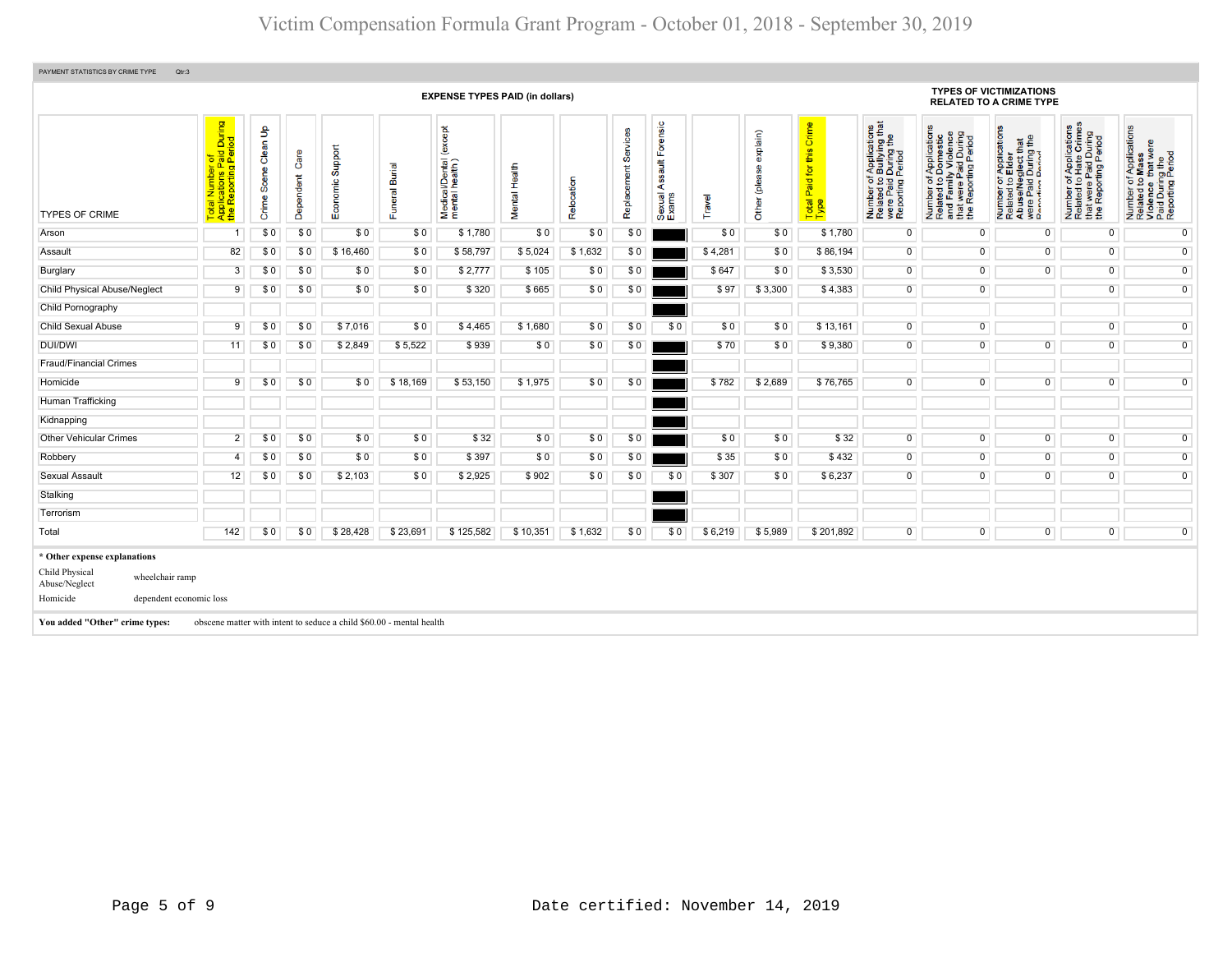| PAYMENT STATISTICS BY CRIME TYPE<br>Qtr:4 |                                                                                             |                                         |                              |                          |                                |                                                                |                  |                      |                         |                                                |          |                               |                                         |                                                                                                                                    |                                                                                                                       |                                                                                                                                                                                  |                                                                                                                      |                                                                                                        |  |  |  |  |  |  |
|-------------------------------------------|---------------------------------------------------------------------------------------------|-----------------------------------------|------------------------------|--------------------------|--------------------------------|----------------------------------------------------------------|------------------|----------------------|-------------------------|------------------------------------------------|----------|-------------------------------|-----------------------------------------|------------------------------------------------------------------------------------------------------------------------------------|-----------------------------------------------------------------------------------------------------------------------|----------------------------------------------------------------------------------------------------------------------------------------------------------------------------------|----------------------------------------------------------------------------------------------------------------------|--------------------------------------------------------------------------------------------------------|--|--|--|--|--|--|
|                                           | <b>EXPENSE TYPES PAID (in dollars)</b>                                                      |                                         |                              |                          |                                |                                                                |                  |                      |                         |                                                |          |                               |                                         |                                                                                                                                    |                                                                                                                       | <b>TYPES OF VICTIMIZATIONS</b><br><b>RELATED TO A CRIME TYPE</b>                                                                                                                 |                                                                                                                      |                                                                                                        |  |  |  |  |  |  |
| <b>TYPES OF CRIME</b>                     | During<br>iod<br>Total Number of<br>Applications Paid <mark>I</mark><br>the Reporting Peric | $\mathbf{e}$<br>Clean<br>Scene<br>Crime | Φ<br>င်္စ<br>ndent<br>ō<br>த | Support<br>conomic<br>шī | ᠊ᢛ<br>j<br>Buri<br>ishem;<br>ш | <b>bept</b><br>Č<br>i/Dental<br>health)<br>Medical<br>mental l | Health<br>Mental | ៜ<br>i∎<br>8<br>Relo | Ũ.<br>Ħ<br>Φ<br>Replace | orensic<br>ш<br>ã<br>∢<br>exual<br><b>SO W</b> | Travel   | explain)<br><u>ë</u><br>Other | this Crime<br>Paid for<br>Total<br>Type | f Applications<br>b Bullying that<br>During the<br>Period<br>Number of <i>I</i><br>Related to <b>I</b><br>were Paid<br>Reporting F | Number of Applications<br>Related to Domestic<br>and Family Violence<br>that were Paid During<br>the Reporting Period | n Applications<br>b Elder<br>eglect that<br>I During the<br>Period<br>imper of<br>lated to I<br>suse/Neg<br>re Paid L<br>Number<br>Related t<br>Abuse/N<br>Were Pai<br>Reconting | f Applications<br>Hate Crimes<br>were Paid During<br>Reporting Period<br>$\frac{1}{6}$<br>Number<br>Related<br>the I | Number of Applications<br>Related to Mass<br>Violence that were<br>Paid During the<br>Reporting Period |  |  |  |  |  |  |
| Arson                                     |                                                                                             |                                         |                              |                          |                                |                                                                |                  |                      |                         |                                                |          |                               |                                         |                                                                                                                                    |                                                                                                                       |                                                                                                                                                                                  |                                                                                                                      |                                                                                                        |  |  |  |  |  |  |
| Assault                                   | 88                                                                                          | \$0                                     | \$0                          | \$59,365                 | \$0                            | \$70,678                                                       | \$4,206          | \$0                  | \$0                     |                                                | \$5,783  | \$0                           | \$140,031                               | $\overline{0}$                                                                                                                     | 16                                                                                                                    | $\overline{0}$                                                                                                                                                                   | $\overline{0}$                                                                                                       | $\overline{0}$                                                                                         |  |  |  |  |  |  |
| Burglary                                  | 1                                                                                           | \$0                                     | \$0                          | \$0                      | \$0                            | \$1,370                                                        | \$0              | \$0                  | \$0                     |                                                | \$249    |                               | \$1,619                                 | $\mathbf{0}$                                                                                                                       | $\overline{0}$                                                                                                        | $\overline{0}$                                                                                                                                                                   | $\overline{0}$                                                                                                       | $\overline{0}$                                                                                         |  |  |  |  |  |  |
| <b>Child Physical Abuse/Neglect</b>       | 10 <sup>°</sup>                                                                             | \$0                                     | \$0                          | \$0                      | \$0                            | \$0                                                            | \$1,136          | \$0                  | \$0                     |                                                | \$2,450  | \$0                           | \$3,585                                 | $\overline{0}$                                                                                                                     | 3                                                                                                                     |                                                                                                                                                                                  | $\overline{0}$                                                                                                       | $\overline{0}$                                                                                         |  |  |  |  |  |  |
| Child Pornography                         |                                                                                             |                                         |                              |                          |                                |                                                                |                  |                      |                         |                                                |          |                               |                                         |                                                                                                                                    |                                                                                                                       |                                                                                                                                                                                  |                                                                                                                      |                                                                                                        |  |  |  |  |  |  |
| Child Sexual Abuse                        | 19                                                                                          | SO.                                     | \$0                          | \$0                      | \$0                            | \$906                                                          | \$8,810          | \$0                  | \$0                     | \$0                                            | \$0      |                               | \$9,717                                 | $\overline{0}$                                                                                                                     | $\overline{0}$                                                                                                        |                                                                                                                                                                                  | $\overline{0}$                                                                                                       | $\overline{0}$                                                                                         |  |  |  |  |  |  |
| <b>DUI/DWI</b>                            | 10 <sup>1</sup>                                                                             | \$0                                     | \$0                          | \$4,699                  | \$15,105                       | \$82,772                                                       | \$0              | \$0                  | \$0                     |                                                | \$70     | \$0                           | \$102,646                               | $\mathbf 0$                                                                                                                        | $\mathbf 0$                                                                                                           | $\overline{0}$                                                                                                                                                                   | $\overline{0}$                                                                                                       | $\overline{0}$                                                                                         |  |  |  |  |  |  |
| <b>Fraud/Financial Crimes</b>             |                                                                                             |                                         |                              |                          |                                |                                                                |                  |                      |                         |                                                |          |                               |                                         |                                                                                                                                    |                                                                                                                       |                                                                                                                                                                                  |                                                                                                                      |                                                                                                        |  |  |  |  |  |  |
| Homicide                                  | 13                                                                                          | \$0                                     | \$0                          | \$2,689                  | \$63,245                       | \$0                                                            | \$0              | \$0                  | \$0                     |                                                | \$1,775  |                               | \$67,709                                | $\overline{0}$                                                                                                                     | $\overline{0}$                                                                                                        | $\overline{0}$                                                                                                                                                                   | $\overline{0}$                                                                                                       | $\overline{0}$                                                                                         |  |  |  |  |  |  |
| Human Trafficking                         |                                                                                             |                                         |                              |                          |                                |                                                                |                  |                      |                         |                                                |          |                               |                                         |                                                                                                                                    |                                                                                                                       |                                                                                                                                                                                  |                                                                                                                      |                                                                                                        |  |  |  |  |  |  |
| Kidnapping                                |                                                                                             | SO.                                     | \$0                          | \$0                      | \$0                            | \$0                                                            | \$1,043          | \$0                  | \$0                     |                                                | \$70     |                               | \$1,112                                 | $\overline{0}$                                                                                                                     | $\overline{0}$                                                                                                        | $\overline{0}$                                                                                                                                                                   | $\overline{0}$                                                                                                       | $\overline{0}$                                                                                         |  |  |  |  |  |  |
| <b>Other Vehicular Crimes</b>             | 6                                                                                           | SO.                                     | \$0                          | \$569                    | \$0                            | \$4,377                                                        | \$0              | \$0                  | \$0                     |                                                | \$0      |                               | \$4,946                                 | $\mathbf{0}$                                                                                                                       | $\overline{0}$                                                                                                        | $\overline{0}$                                                                                                                                                                   | $\overline{0}$                                                                                                       | $\overline{0}$                                                                                         |  |  |  |  |  |  |
| Robbery                                   |                                                                                             | SO.                                     | \$0                          | \$3,001                  | \$0                            | \$12,652                                                       | \$0              | \$0                  | \$0                     |                                                | \$0      |                               | \$15,652                                | $\mathbf 0$                                                                                                                        | $\overline{0}$                                                                                                        | $\overline{0}$                                                                                                                                                                   | $\overline{0}$                                                                                                       | $\overline{0}$                                                                                         |  |  |  |  |  |  |
| Sexual Assault                            | 11                                                                                          | \$0                                     | \$0                          | \$1,805                  | \$0                            | \$2,024                                                        | \$3,503          | \$0                  | \$0                     | \$0                                            | \$0      |                               | \$7,332                                 | $\mathbf{0}$                                                                                                                       |                                                                                                                       | $\overline{0}$                                                                                                                                                                   | $\overline{0}$                                                                                                       | $\overline{0}$                                                                                         |  |  |  |  |  |  |
| Stalking                                  | 1                                                                                           | \$0                                     | \$0                          | \$0                      | \$0                            | \$0                                                            | \$0              | \$0                  | \$0                     |                                                | \$66     |                               | \$66                                    | $\overline{0}$                                                                                                                     | $\overline{0}$                                                                                                        | $\overline{0}$                                                                                                                                                                   | $\overline{0}$                                                                                                       | $\overline{0}$                                                                                         |  |  |  |  |  |  |
| Terrorism                                 |                                                                                             | \$0                                     | \$0                          | \$0                      | \$0                            | \$0                                                            | \$0              | \$0                  | \$0                     |                                                | \$175    |                               | \$175                                   | $\mathbf 0$                                                                                                                        |                                                                                                                       | $\overline{0}$                                                                                                                                                                   | $\overline{0}$                                                                                                       | $\overline{0}$                                                                                         |  |  |  |  |  |  |
| Total                                     | 168                                                                                         | \$0                                     | \$0                          | \$72,128                 | \$78,350                       | \$174,780                                                      | \$18,697         | \$0                  | \$0                     | \$0                                            | \$10,637 | \$0                           | \$354,592                               | $\overline{0}$                                                                                                                     | 21                                                                                                                    | $\overline{0}$                                                                                                                                                                   | $\overline{0}$                                                                                                       | $\overline{0}$                                                                                         |  |  |  |  |  |  |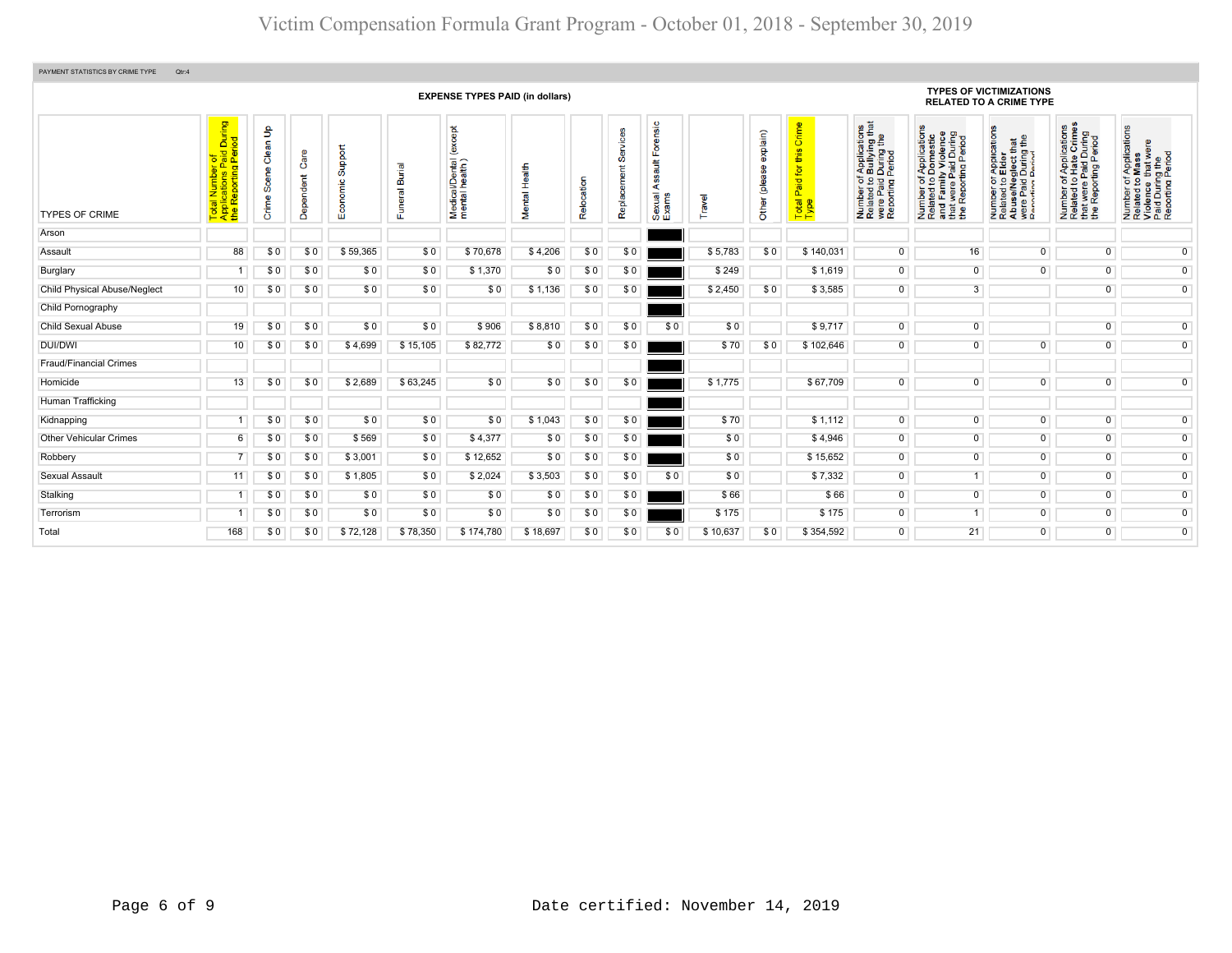| PAYMENT STATISTICS BY CRIME TYPE - Aggregated<br><b>TYPES OF VICTIMIZATIONS</b> |                                                                 |                               |                     |                         |                                 |                                                    |                      |           |                      |                                  |          |                           |                                            |                                                                                                                                                               |                                                                                                                                                                          |                                                                                                                                       |                                                                                                                     |                                                                                                                                  |
|---------------------------------------------------------------------------------|-----------------------------------------------------------------|-------------------------------|---------------------|-------------------------|---------------------------------|----------------------------------------------------|----------------------|-----------|----------------------|----------------------------------|----------|---------------------------|--------------------------------------------|---------------------------------------------------------------------------------------------------------------------------------------------------------------|--------------------------------------------------------------------------------------------------------------------------------------------------------------------------|---------------------------------------------------------------------------------------------------------------------------------------|---------------------------------------------------------------------------------------------------------------------|----------------------------------------------------------------------------------------------------------------------------------|
|                                                                                 | <b>EXPENSE TYPES PAID (in dollars)</b>                          |                               |                     |                         |                                 |                                                    |                      |           |                      |                                  |          |                           |                                            |                                                                                                                                                               |                                                                                                                                                                          | <b>RELATED TO A CRIME TYPE</b>                                                                                                        |                                                                                                                     |                                                                                                                                  |
| <b>TYPES OF CRIME</b>                                                           | During<br>iod<br>ø<br><b>P</b> er<br>ting<br>Report<br>the<br>ಕ | နှ<br>Clean<br>Scene<br>Crime | Care<br>ndent<br>ട് | Support<br>conomic<br>ш | ᠊ᢛ<br>$\overline{\mathfrak{m}}$ | except<br>i/Dental<br>health)<br>Medical<br>mental | Health<br>ental<br>š | elocation | Ø<br>Ĕ<br>Replacemer | Forensic<br>ã<br>Sexual<br>Exams | Travel   | exp(ain)<br>Other (please | Crime<br>this<br>Paid for<br>Total<br>Type | ications<br>/ing that<br>g the<br><b>During</b><br>Period<br>Applie<br>Bully<br>Number of,<br>Related to I<br>were Paid I<br>Reporting F<br>Number<br>Related | f Applications<br>Domestic<br>ly Violence<br>Paid During<br>rting Period<br>ㅎ<br>$\mathbf{e}$<br>Number of<br>Related to<br>and Famil<br>t were<br>and<br>E <sup>e</sup> | ration<br>ia #<br>Paplica<br>Elder<br>glect th<br>During<br>Period<br>한 모 호 프<br>Number<br>Related<br>Abuse/N<br>were Pai<br>$\omega$ | Applications<br>Hate Crimes<br>that were Paid During<br>the Reporting Period<br>5 <sub>0</sub><br>Number<br>Related | f Applications<br>Mass<br>Number of Applicati<br>Related to Mass<br>Violence that were<br>Paid During Period<br>Reporting Period |
| Arson                                                                           | $\overline{2}$                                                  | \$0                           | \$0                 | \$0                     | \$0                             | \$1,836                                            | \$0                  | \$0       | \$0                  |                                  | \$0      | \$0                       | \$1,836                                    | $\mathbf 0$                                                                                                                                                   | $\mathbf 0$                                                                                                                                                              | $\overline{0}$                                                                                                                        | $\overline{0}$                                                                                                      | $\overline{0}$                                                                                                                   |
| Assault                                                                         | 390                                                             | \$0                           | \$0                 | \$215,621               | \$4,024                         | \$313,387                                          | \$21,369             | \$4,132   | \$0                  |                                  | \$15,660 | \$8,794                   | \$582,986                                  | 21                                                                                                                                                            | 16                                                                                                                                                                       | $\overline{0}$                                                                                                                        | $\overline{0}$                                                                                                      | $\overline{0}$                                                                                                                   |
| Burglary                                                                        | 10 <sup>°</sup>                                                 | \$0                           | \$0                 | \$0                     | \$0                             | \$5,844                                            | \$105                | \$0       | \$0                  |                                  | \$1,673  | \$505                     | \$8,128                                    | $\overline{0}$                                                                                                                                                | $\overline{0}$                                                                                                                                                           | $\overline{0}$                                                                                                                        | $\overline{0}$                                                                                                      | $\overline{0}$                                                                                                                   |
| <b>Child Physical Abuse/Neglect</b>                                             | 37                                                              | \$0                           | \$0                 | \$0                     | \$0                             | \$4,035                                            | \$3,324              | \$2,014   | \$0                  |                                  | \$6,139  | \$3,300                   | \$18,813                                   | 1                                                                                                                                                             | 3                                                                                                                                                                        |                                                                                                                                       | $\overline{0}$                                                                                                      | $\overline{0}$                                                                                                                   |
| Child Pornography                                                               |                                                                 |                               |                     |                         |                                 |                                                    |                      |           |                      |                                  |          |                           |                                            |                                                                                                                                                               |                                                                                                                                                                          |                                                                                                                                       |                                                                                                                     |                                                                                                                                  |
| <b>Child Sexual Abuse</b>                                                       | 63                                                              | \$0                           | \$0                 | \$7,016                 | \$0                             | \$16.693                                           | \$13,140             | \$2,484   | \$0                  | \$0                              | \$1,218  | \$0                       | \$40.551                                   | 2 <sup>1</sup>                                                                                                                                                | $\overline{0}$                                                                                                                                                           |                                                                                                                                       | $\overline{0}$                                                                                                      | $\overline{0}$                                                                                                                   |
| <b>DUI/DWI</b>                                                                  | 39                                                              | \$0                           | \$0                 | \$19,378                | \$40,627                        | \$85,388                                           | \$0                  | \$0       | \$0                  |                                  | \$258    | \$0                       | \$145,652                                  | $\overline{0}$                                                                                                                                                | $\overline{0}$                                                                                                                                                           | $\overline{0}$                                                                                                                        | $\overline{0}$                                                                                                      | $\overline{0}$                                                                                                                   |
| <b>Fraud/Financial Crimes</b>                                                   |                                                                 |                               |                     |                         |                                 |                                                    |                      |           |                      |                                  |          |                           |                                            |                                                                                                                                                               |                                                                                                                                                                          |                                                                                                                                       |                                                                                                                     |                                                                                                                                  |
| Homicide                                                                        | 67                                                              | \$0                           | \$2,689             | \$14,635                | \$247,164                       | \$62,475                                           | \$2,527              | \$0       | \$0                  |                                  | \$2,768  | \$2,689                   | \$334,949                                  | $\overline{0}$                                                                                                                                                | $\overline{0}$                                                                                                                                                           | $\overline{0}$                                                                                                                        | $\overline{0}$                                                                                                      | $\overline{0}$                                                                                                                   |
| Human Trafficking                                                               |                                                                 |                               |                     |                         |                                 |                                                    |                      |           |                      |                                  |          |                           |                                            |                                                                                                                                                               |                                                                                                                                                                          |                                                                                                                                       |                                                                                                                     |                                                                                                                                  |
| Kidnapping                                                                      | $\overline{2}$                                                  | \$0                           | \$0                 | \$0                     | \$0                             | \$0                                                | \$1,792              | \$0       | \$0                  |                                  | \$165    | \$0                       | \$1,957                                    | $\overline{0}$                                                                                                                                                | $\overline{0}$                                                                                                                                                           | $\overline{0}$                                                                                                                        | $\overline{0}$                                                                                                      | $\overline{0}$                                                                                                                   |
| <b>Other Vehicular Crimes</b>                                                   | 26                                                              | \$0                           | \$0                 | \$8,120                 | \$0                             | \$11,615                                           | \$0                  | \$0       | \$0                  |                                  | \$41     | \$0                       | \$19,777                                   | $\overline{0}$                                                                                                                                                | $\overline{0}$                                                                                                                                                           | $\overline{0}$                                                                                                                        | $\overline{0}$                                                                                                      | $\overline{0}$                                                                                                                   |
| Robbery                                                                         | 16                                                              | \$0                           | \$0                 | \$3,001                 | \$0                             | \$14,724                                           | \$0                  | \$0       | \$0                  |                                  | \$35     | \$0                       | \$17,759                                   | $\overline{0}$                                                                                                                                                | $\overline{0}$                                                                                                                                                           | $\overline{0}$                                                                                                                        | $\overline{0}$                                                                                                      | $\overline{0}$                                                                                                                   |
| <b>Sexual Assault</b>                                                           | 61                                                              | \$0                           | \$0                 | \$10,300                | \$0                             | \$8,999                                            | \$7,133              | \$0       | \$0                  | \$0                              | \$1,076  | \$0                       | \$27,509                                   | $\overline{0}$                                                                                                                                                | $\overline{1}$                                                                                                                                                           | $\overline{0}$                                                                                                                        | $\overline{0}$                                                                                                      | $\overline{0}$                                                                                                                   |
| Stalking                                                                        | 2 <sup>1</sup>                                                  | \$0                           | \$0                 | \$0                     | \$0                             | \$0                                                | \$0                  | \$0       | \$0                  |                                  | \$133    | \$0                       | \$133                                      | $\overline{0}$                                                                                                                                                | $\overline{0}$                                                                                                                                                           | $\overline{0}$                                                                                                                        | $\overline{0}$                                                                                                      | $\overline{0}$                                                                                                                   |
| Terrorism                                                                       | 1                                                               | \$0                           | \$0                 | \$0                     | \$0                             | \$0                                                | \$0                  | \$0       | \$0                  |                                  | \$175    |                           | \$175                                      | $\overline{0}$                                                                                                                                                | $\overline{1}$                                                                                                                                                           | $\overline{0}$                                                                                                                        | $\overline{0}$                                                                                                      | $\overline{0}$                                                                                                                   |
| Total                                                                           | 716                                                             | \$0                           | \$2,689             | \$278,072               | \$291,816                       | \$524.996                                          | \$49,391             | \$8,630   | \$0                  | \$0                              | \$29,342 | \$15,288                  | \$1,200,224                                | 24                                                                                                                                                            | 21                                                                                                                                                                       | $\overline{0}$                                                                                                                        | $\overline{0}$                                                                                                      | $\overline{0}$                                                                                                                   |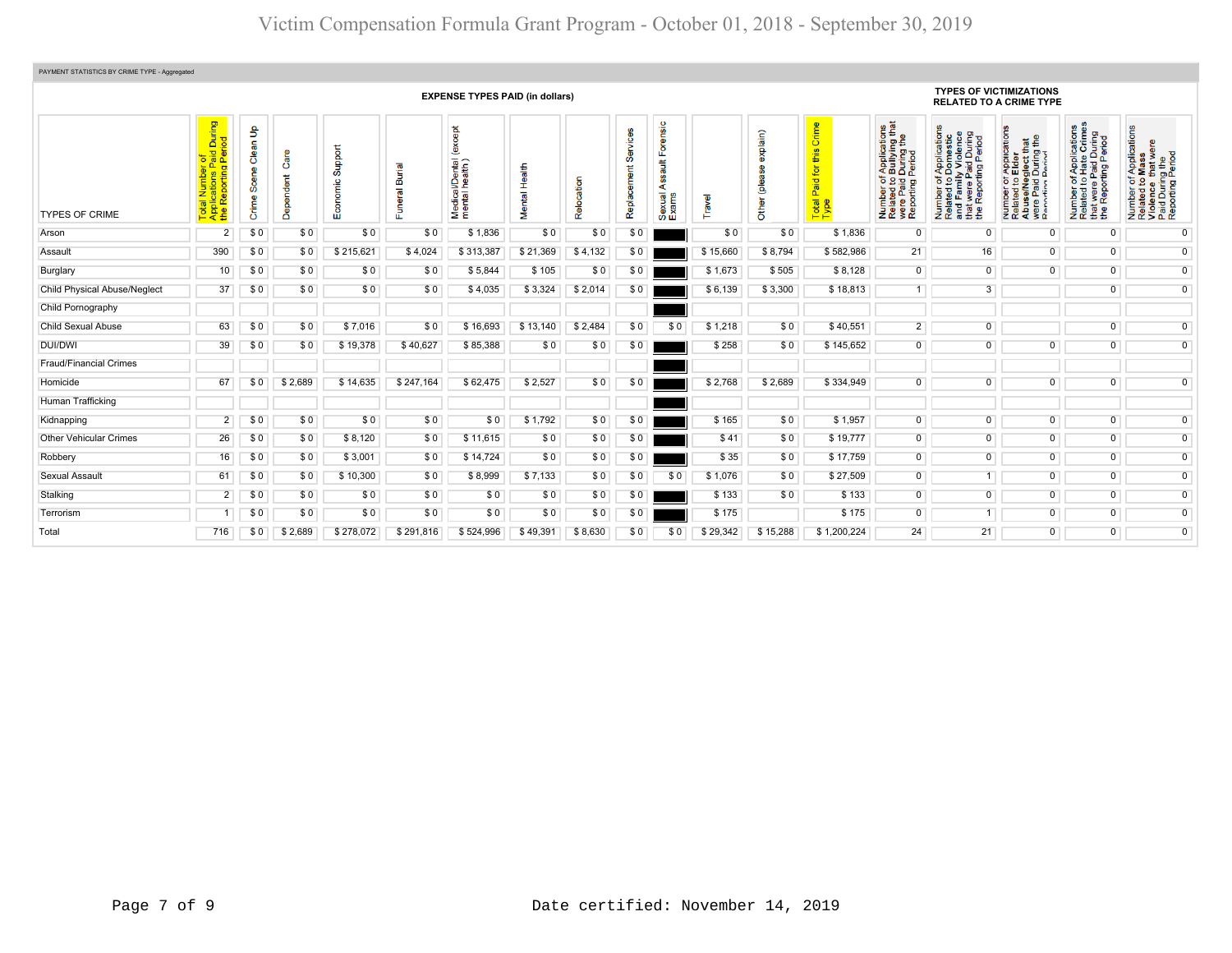### NARRATIVE QUESTIONS

#### 1. **Please explain any significant change in the number of applications received during the reporting period.**

The population of West Virginia is one of the only states in the nation that is declining. Year after year, our population declines. We also have an extremely high elderly population, all leading to a decline in applications. We are seeing more property claims, which we do not reimburse for.

#### 2. **The average length of time to process an application for claim eligibility for compensation**

Count days from time of receipt of application to decision. 180

Please explain your state's procedure for processing an application for claim eligibility, from time of receipt of application to decision. New claims are received by the Administrative Assistant, who logs in the date, assigns a claim number, and forwards the claims to the investigators randomly. Claim Investigators check the CVic program for newly assigned claims. The Claim Investigator will review the application and supporting documents to decide what requests need to be made. Claim Investigator sends out requests for the information needed, as required by statute. (ie, police report, criminal complaint, indictment, medical records, appointment of administratrix, bills, etc.) As the information is received, the Investigator reviews the file for anything else that is needed and requests it at that time. Once the file is complete, the Investigator prepares a report (Finding of Fact and Recommendation) which is sent to the claimant for response. The report contains an Economic Loss Analysis sheet if an award is recommended. When recommending payment, the Claim Investigator contacts all vendors to confirm the balance due and their correct mailing address. When necessary, the Claim Investigator may have to request a W-9 from vendors to submit to the business manager for an Oasis number. If an award is to be made to a claimant, the Investigator requests an Oasis number from the business manager. Once the claimant has responded (or thirty days have passed) the Commission will issue an Order either awarding or denying the claim. Once a claim has been awarded, it may be necessary for the Claim Investigator to prepare supplemental memos for any additional expenses incurred by the claimant.

#### 3. **Does your state have a victim satisfaction survey?**

No

#### 4. **Please describe any emerging/major issues or notable trends that were encountered in your state that had an impact on your program's ability to meet the needs of crime victims during the reporting period.**

We are seeing more opioid related issues in all facets of our claims. Unfortunately, we are seeing in many cases that the claimants also have significant property loss, which the VOCA grant doesn't cover. As such, the State of West Virginia also does not cover loss of property. Many victims are still left with significant losses after being a victim of crime because of property damage.

#### 5. **Please describe in detail efforts taken to serve Victims of Federal Crime during the reporting period.**

Our office works along side and maintains contact with the FBI Victim Advocate and the U.S. District Court Advocate. We share brochures and other information and have an open dialogue if they have questions. If they have a victim that is eligible for the fund, they assist with an application. We also do outreach during National Crime Victims Rights Week with our federal partners.

#### 6. **Please describe any notable activities during the reporting period that improved the process of victim compensation services.**

We are re-designing some of our online presence. That will help improve processes. We are also working on more outreach to provide information to more victims. Our claims systems are still receiving small upgrades, in preparation of a large re-design in 2021.

#### 7. **Please describe in detail ways in which your state used VOCA Administrative funds and the impact of these funds on the state's ability to improve victim compensation services during the reporting period.**

These funds have been used to provide to send three people to the VOCA Conference this year. We have only been approved to send one person in the past. Being able to attend this training has started many discussions on improvements to the Fund to improve victim compensation services for the future. Hearing what other states are doing is invaluable.

#### 8. **Were there any laws, initiatives, or policy changes in your state regarding victim compensation during the reporting period? If yes, please briefly describe them and their impact.**

Not at this time.

#### 9. **Please describe system-coordination efforts with prosecutors, law enforcement, courts, U.S. attorneys' offices, tribal systems, State VOCA Victim Assistance Coordinator, or other key personnel within the criminal justice system in your state to reduce barriers to victims who may apply to receive victim compensation.**

We are reaching out to the West Virginia Supreme Court and law enforcement to train them. A deeper understanding of our system and how it works and benefits victims will reduce the current information barrier we have identified.